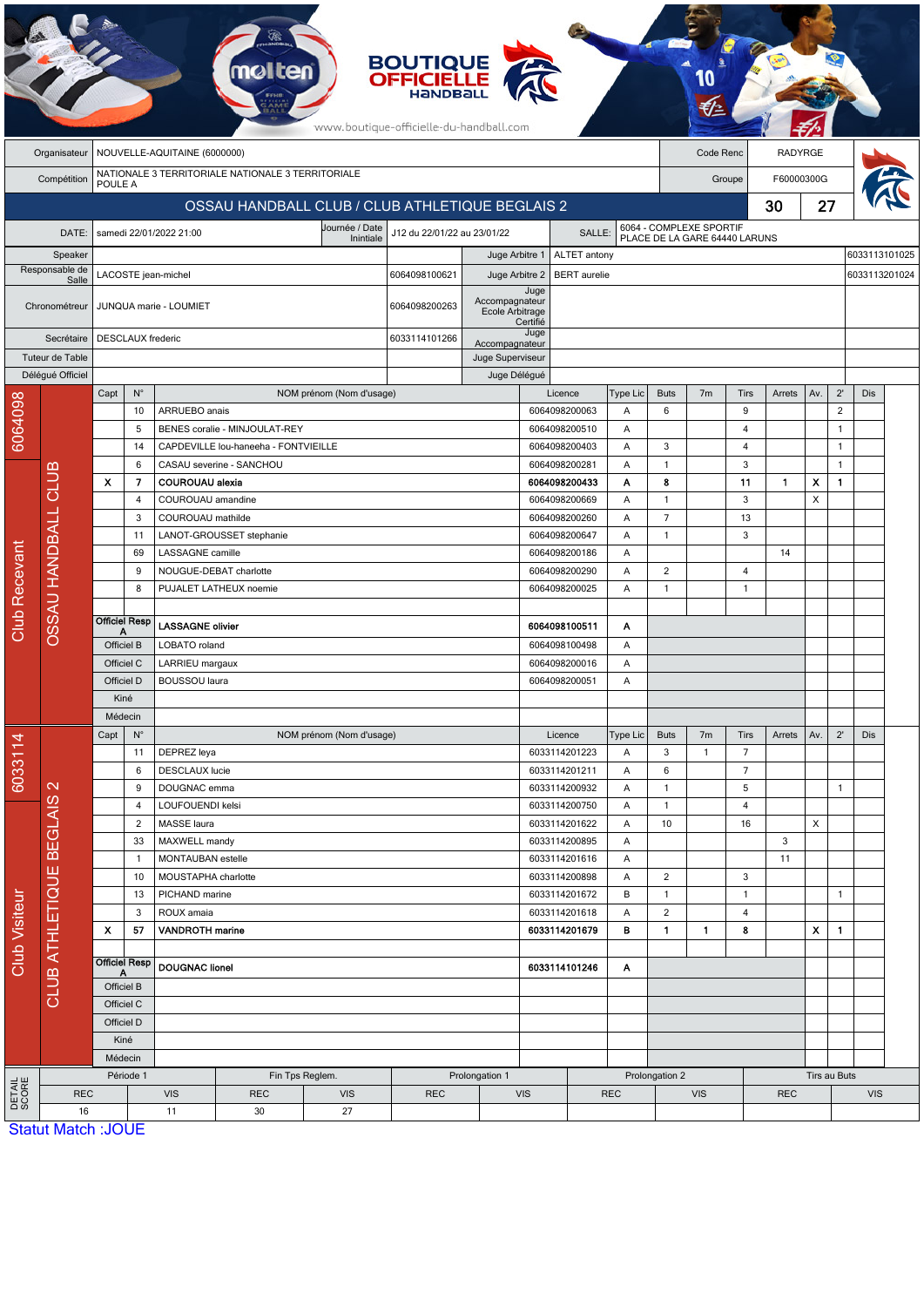|                |                        |         |           | Organisateur   NOUVELLE-AQUITAINE (6000000)                                     |                  |                        |            | Code Renc                                                                          |    | RADYRGE    |  |
|----------------|------------------------|---------|-----------|---------------------------------------------------------------------------------|------------------|------------------------|------------|------------------------------------------------------------------------------------|----|------------|--|
|                | Compétition            | POULE A |           | NATIONALE 3 TERRITORIALE NATIONALE 3 TERRITORIALE                               |                  |                        |            | Groupe                                                                             |    | F60000300G |  |
|                |                        |         |           | OSSAU HANDBALL CLUB / CLUB ATHLETIQUE BEGLAIS 2                                 |                  |                        |            |                                                                                    | 30 | 27         |  |
|                |                        |         |           |                                                                                 | Déroulé du Match |                        |            |                                                                                    |    |            |  |
|                |                        |         |           | <b>PERIODE 1</b>                                                                | Temps            | Score                  |            | Action                                                                             |    |            |  |
| Temps          | Score                  |         |           | Action                                                                          | 28:06<br>28:50   | $15 - 09$<br>$15 - 10$ |            | But JR N°10 ARRUEBO anais<br>But JV N°2 MASSE laura                                |    |            |  |
| 00:33          | $00 - 01$              |         |           | But JV N°6 DESCLAUX lucie                                                       | 29:10            | $16 - 10$              |            | But JR N°7 COUROUAU alexia                                                         |    |            |  |
| 00:55          | $01 - 01$              |         |           | But JR N°3 COUROUAU mathilde                                                    | 29:32            | $16 - 10$              |            | Tir JV N°4 LOUFOUENDI kelsi                                                        |    |            |  |
| 01:05<br>01:22 | $01 - 01$<br>$01 - 01$ |         |           | Avertissement JR N°4 COUROUAU amandine<br>Tir JV N°2 MASSE laura                | 29:33<br>29:55   | $16 - 10$<br>$16 - 10$ |            | Arrêt JR N°69 LASSAGNE camille<br>Tir JR N°14 CAPDEVILLE lou-haneeha - FONTVIEILLE |    |            |  |
| 01:25          | $01 - 01$              |         |           | Arrêt JR N°69 LASSAGNE camille                                                  | 29:57            | $16 - 10$              |            | Arrêt JV N°1 MONTAUBAN estelle                                                     |    |            |  |
| 01:55<br>02:16 | $01 - 01$<br>$01 - 02$ |         |           | Avertissement JV N°57 VANDROTH marine<br>But JV N°10 MOUSTAPHA charlotte        | 30:00            | $16 - 11$              |            | But JV N°11 DEPREZ leya                                                            |    |            |  |
| 03:01          | $02 - 02$              |         |           | But JR N°7 COUROUAU alexia                                                      |                  |                        |            | <b>PERIODE 2</b>                                                                   |    |            |  |
| 03:06          | $02 - 02$              |         | - 111     | Tir JV N°57 VANDROTH marine                                                     | Temps            | Score                  |            | Action                                                                             |    |            |  |
| 03:20<br>04:36 | $02 - 02$<br>$02 - 03$ |         |           | Tir JR N°3 COUROUAU mathilde<br>But JV N°2 MASSE laura                          | 30:28<br>30:33   | $16 - 11$<br>$17 - 11$ | ÷.         | 2' 2MN JV N°9 DOUGNAC emma<br>But JR N°10 ARRUEBO anais                            |    |            |  |
| 05:25          | $02 - 03$              |         |           | Avertissement JV N°2 MASSE laura                                                | 31:07            | $17 - 11$              | ШP         | Tir JR N°10 ARRUEBO anais                                                          |    |            |  |
| 05:32          | $02 - 03$              |         |           | Arrêt JR N°7 COUROUAU alexia                                                    | 31:33            | $17 - 11$              | 1 In       | Tir JV N°2 MASSE laura                                                             |    |            |  |
| 06:05<br>06:22 | $03 - 03$<br>$03 - 03$ |         |           | But JR N°3 COUROUAU mathilde<br>Tir JV N°57 VANDROTH marine                     | 31:44<br>31:48   | $17 - 11$<br>$17 - 11$ | 1 In<br>AR | Tir JV N°3 ROUX amaia<br>Arrêt JR N°69 LASSAGNE camille                            |    |            |  |
| 06:51          | $04 - 03$              |         |           | But JR N°4 COUROUAU amandine                                                    | 32:02            | $18 - 11$              |            | But JR N°14 CAPDEVILLE lou-haneeha - FONTVIEILLE                                   |    |            |  |
| 07:16          | $04 - 03$              |         |           | Avertissement JR N°7 COUROUAU alexia                                            | 32:50            | $18 - 11$              | 2          | 2MN JR N°10 ARRUEBO anais                                                          |    |            |  |
| 07:34<br>08:01 | $04 - 03$<br>$05 - 03$ |         | -l ir     | Tir JV N°57 VANDROTH marine<br>But JR N°14 CAPDEVILLE lou-haneeha - FONTVIEILLE | 32:56<br>33:15   | $19 - 11$<br>$19 - 12$ |            | But JR N°10 ARRUEBO anais<br>But JV N°6 DESCLAUX lucie                             |    |            |  |
| 08:13          | $05 - 03$              |         |           | Tir JV N°2 MASSE laura                                                          | 33:31            | $19 - 12$              |            | Tir JR N°4 COUROUAU amandine                                                       |    |            |  |
| 08:17          | $05 - 03$              |         | Tır       | Arrêt JR N°69 LASSAGNE camille<br>Tir JV N°57 VANDROTH marine                   | 33:33            | $19 - 12$              | AR         | Arrêt JV N°33 MAXWELL mandy                                                        |    |            |  |
| 08:45<br>09:08 | $05 - 03$<br>$05 - 03$ |         |           | Tir JR N°4 COUROUAU amandine                                                    | 33:55<br>34:29   | $19 - 13$<br>$19 - 14$ |            | But JV N°2 MASSE laura<br>But JV N°2 MASSE laura                                   |    |            |  |
| 09:10          | $05 - 03$              |         |           | Arrêt JV N°1 MONTAUBAN estelle                                                  | 35:17            | $19 - 14$              | Ш          | Tir JR N°3 COUROUAU mathilde                                                       |    |            |  |
| 09:28          | $05 - 03$              |         | Ш         | Tir JV N°2 MASSE laura                                                          | 35:19            | $19 - 14$              |            | Arrêt JV N°33 MAXWELL mandy                                                        |    |            |  |
| 09:40<br>10:39 | $05 - 04$<br>$05 - 05$ |         |           | But JV N°4 LOUFOUENDI kelsi<br>But JV N°2 MASSE laura                           | 35:47<br>35:49   | $19 - 14$<br>$19 - 14$ |            | Tir JR N°7 COUROUAU alexia<br>Arrêt JV N°33 MAXWELL mandy                          |    |            |  |
| 12:46          | $05 - 05$              |         |           | Tir JR N°3 COUROUAU mathilde                                                    | 36:34            | $19 - 15$              |            | But JV N°3 ROUX amaia                                                              |    |            |  |
| 13:54          | $05 - 05$              |         |           | Tir JR N°5 BENES coralie - MINJOULAT-REY                                        | 36:36            | $19 - 15$              |            | 2MN JR N°10 ARRUEBO anais                                                          |    |            |  |
| 14:09<br>14:11 | $05 - 05$<br>$05 - 05$ |         | -l ir     | Tir JV N°10 MOUSTAPHA charlotte<br>Arrêt JR N°69 LASSAGNE camille               | 37:33<br>38:01   | $19 - 15$<br>$19 - 16$ |            | Tir JR N°3 COUROUAU mathilde<br>But JV N°2 MASSE laura                             |    |            |  |
| 14:22          | $06 - 05$              |         |           | But JR N°8 PUJALET LATHEUX noemie                                               | 38:23            | $20 - 16$              |            | But JR N°7 COUROUAU alexia                                                         |    |            |  |
| 14:46          | $06 - 05$              |         | -111      | Tir JV N°9 DOUGNAC emma                                                         | 38:46            | $20 - 16$              | Ш          | Tir JV N°9 DOUGNAC emma                                                            |    |            |  |
| 14:48<br>15:08 | $06 - 05$<br>$06 - 05$ |         | Ш         | Arrêt JR N°69 LASSAGNE camille<br>Tir JV N°9 DOUGNAC emma                       | 38:47<br>39:29   | $20 - 16$<br>$20 - 17$ |            | Arrêt JR N°69 LASSAGNE camille<br>But JV N°6 DESCLAUX lucie                        |    |            |  |
| 15:17          | $07 - 05$              |         |           | But JR N°10 ARRUEBO anais                                                       | 39:30            | $20 - 17$              | 2          | 2MN JR N°5 BENES coralie - MINJOULAT-REY                                           |    |            |  |
| 15:58          | $07 - 05$              |         |           | Tir JV N°4 LOUFOUENDI kelsi                                                     | 39:54            | $21 - 17$              |            | But JR N°7 COUROUAU alexia                                                         |    |            |  |
| 16:01<br>16:25 | $07 - 05$<br>$08 - 05$ |         |           | Arrêt JR N°69 LASSAGNE camille<br>But JR N°3 COUROUAU mathilde                  | 40:21<br>40:52   | $21 - 18$<br>$21 - 18$ | 1 In       | But JV N°2 MASSE laura<br>Tir JR N°7 COUROUAU alexia                               |    |            |  |
| 16:27          | $08 - 05$              |         | т         | <b>Temps Mort d'Equipe Visiteur</b>                                             | 40:58            | $22 - 18$              |            | But JR N°14 CAPDEVILLE lou-haneeha - FONTVIEILLE                                   |    |            |  |
| 16:58          | $08 - 05$              |         | 2.        | 2MN JR N°7 COUROUAU alexia                                                      | 41:23            | $22 - 19$              |            | But JV N°10 MOUSTAPHA charlotte                                                    |    |            |  |
| 17:02<br>17:56 | $08 - 06$<br>$08 - 06$ |         | in.       | But 7m JV N°57 VANDROTH marine<br>Tir JR N°5 BENES coralie - MINJOULAT-REY      | 42:14<br>42:55   | $23 - 19$<br>$23 - 19$ | ÷          | But JR N°3 COUROUAU mathilde<br>Tir JV N°2 MASSE laura                             |    |            |  |
| 18:02          | $08 - 06$              |         |           | Arrêt JV N°1 MONTAUBAN estelle                                                  | 44:00            | $23 - 20$              |            | But JV N°6 DESCLAUX lucie                                                          |    |            |  |
| 18:14          | $08 - 07$              |         |           | But JV N°9 DOUGNAC emma                                                         | 44:30            | $24 - 20$              |            | But JR N°7 COUROUAU alexia                                                         |    |            |  |
| 18:57<br>18:59 | $08 - 07$<br>$08 - 07$ |         | Tir<br>AR | Tir JR N°5 BENES coralie - MINJOULAT-REY<br>Arrêt JV N°1 MONTAUBAN estelle      | 44:49<br>45:26   | $24 - 20$<br>$24 - 21$ |            | Tir JV N°11 DEPREZ leya<br>But JV N°6 DESCLAUX lucie                               |    |            |  |
| 19:25          | $08 - 07$              |         | Tir       | Tir JV N°9 DOUGNAC emma                                                         | 45:52            | $25 - 21$              |            | But JR N°3 COUROUAU mathilde                                                       |    |            |  |
| 19:39          | $09 - 07$              |         |           | But JR N°10 ARRUEBO anais                                                       | 46:34            | $25 - 21$              |            | Tir JV N°57 VANDROTH marine                                                        |    |            |  |
| 20:28<br>20:43 | $09 - 08$<br>$10 - 08$ |         |           | But JV N°6 DESCLAUX lucie<br>But JR N°7 COUROUAU alexia                         | 47:13<br>47:35   | $25 - 22$<br>$25 - 23$ |            | But JV N°11 DEPREZ leya<br>But JV N°2 MASSE laura                                  |    |            |  |
| 20:46          | $10 - 08$              |         | 21        | 2MN JV N°57 VANDROTH marine                                                     | 48:32            | $25 - 24$              |            | But JV N°13 PICHAND marine                                                         |    |            |  |
| 21:29          | $10 - 08$              |         | -lin      | Tir JR N°9 NOUGUE-DEBAT charlotte                                               | 48:55            | $26 - 24$              |            | But JR N°7 COUROUAU alexia                                                         |    |            |  |
| 21:31<br>22:07 | $10 - 08$<br>$10 - 08$ |         | AR        | Arrêt JV N°1 MONTAUBAN estelle<br>Tir JR N°11 LANOT-GROUSSET stephanie          | 49:49<br>50:27   | $26 - 24$<br>$26 - 24$ | l ir<br>Ш  | Tir JR N°10 ARRUEBO anais<br>Tir JV N°2 MASSE laura                                |    |            |  |
| 22:27          | $10 - 08$              |         | Tir       | Tir JV N°11 DEPREZ leya                                                         | 51:15            | $26 - 24$              | Ш          | Tir JR N°9 NOUGUE-DEBAT charlotte                                                  |    |            |  |
| 22:29          | $10 - 08$              |         |           | Arrêt JR N°69 LASSAGNE camille                                                  | 51:16            | $26 - 24$              | AR         | Arrêt JV N°1 MONTAUBAN estelle                                                     |    |            |  |
| 22:44<br>23:09 | $11 - 08$<br>$11 - 08$ |         | -l ir     | But JR N°11 LANOT-GROUSSET stephanie<br>Tir JV N°57 VANDROTH marine             | 51:26<br>51:28   | $26 - 24$<br>$26 - 24$ |            | Tir JV N°11 DEPREZ leya<br>Arrêt JR N°69 LASSAGNE camille                          |    |            |  |
| 23:39          | $12 - 08$              |         |           | But JR N°3 COUROUAU mathilde                                                    | 51:37            | $27 - 24$              |            | But JR N°9 NOUGUE-DEBAT charlotte                                                  |    |            |  |
| 24:46          | $12 - 08$              |         |           | Tir JR N°11 LANOT-GROUSSET stephanie                                            | 52:29            | $27 - 24$              |            | Tir JR N°3 COUROUAU mathilde                                                       |    |            |  |
| 24:48<br>25:03 | $12 - 08$<br>$13 - 08$ |         | AR        | Arrêt JV N°1 MONTAUBAN estelle<br>But JR N°3 COUROUAU mathilde                  | 53:28<br>53:43   | $27 - 24$<br>$28 - 24$ | 2          | 2MN JV N°13 PICHAND marine<br>But JR N°9 NOUGUE-DEBAT charlotte                    |    |            |  |
| 25:37          | $13 - 09$              |         |           | But JV N°3 ROUX amaia                                                           | 54:39            | $29 - 24$              |            | But JR N°6 CASAU severine - SANCHOU                                                |    |            |  |
| 26:08          | $14 - 09$              |         |           | But JR N°7 COUROUAU alexia                                                      | 55:16            | $29 - 24$              | Ш          | Tir JR N°6 CASAU severine - SANCHOU                                                |    |            |  |
| 27:06<br>27:08 | $14 - 09$<br>$14 - 09$ |         | Tir       | Tir JV N°4 LOUFOUENDI kelsi<br>Arrêt JR N°69 LASSAGNE camille                   | 55:21<br>55:24   | $29 - 24$<br>$29 - 25$ |            | Arrêt JV N°1 MONTAUBAN estelle<br>But JV N°2 MASSE laura                           |    |            |  |
| 27:30          | $14 - 09$              |         | ШP        | Tir JR N°6 CASAU severine - SANCHOU                                             | 55:51            | $29 - 25$              | Ш          | Tir JR N°7 COUROUAU alexia                                                         |    |            |  |
| 27:32          | $14 - 09$              |         |           | Arrêt JV N°1 MONTAUBAN estelle                                                  | 55:53            | $29 - 25$              | AR         | Arrêt JV N°1 MONTAUBAN estelle                                                     |    |            |  |
| 27:50<br>27:52 | $14 - 09$<br>$14 - 09$ |         |           | Tir JV N°3 ROUX amaia<br>Arrêt JR N°69 LASSAGNE camille                         | 56:11<br>56:51   | $29 - 25$<br>$29 - 25$ | Шr         | Temps Mort d'Equipe Visiteur<br>Tir JV N°57 VANDROTH marine                        |    |            |  |
|                |                        |         |           |                                                                                 | 56:54            | $29 - 25$              | AR         | Arrêt JR N°69 LASSAGNE camille                                                     |    |            |  |